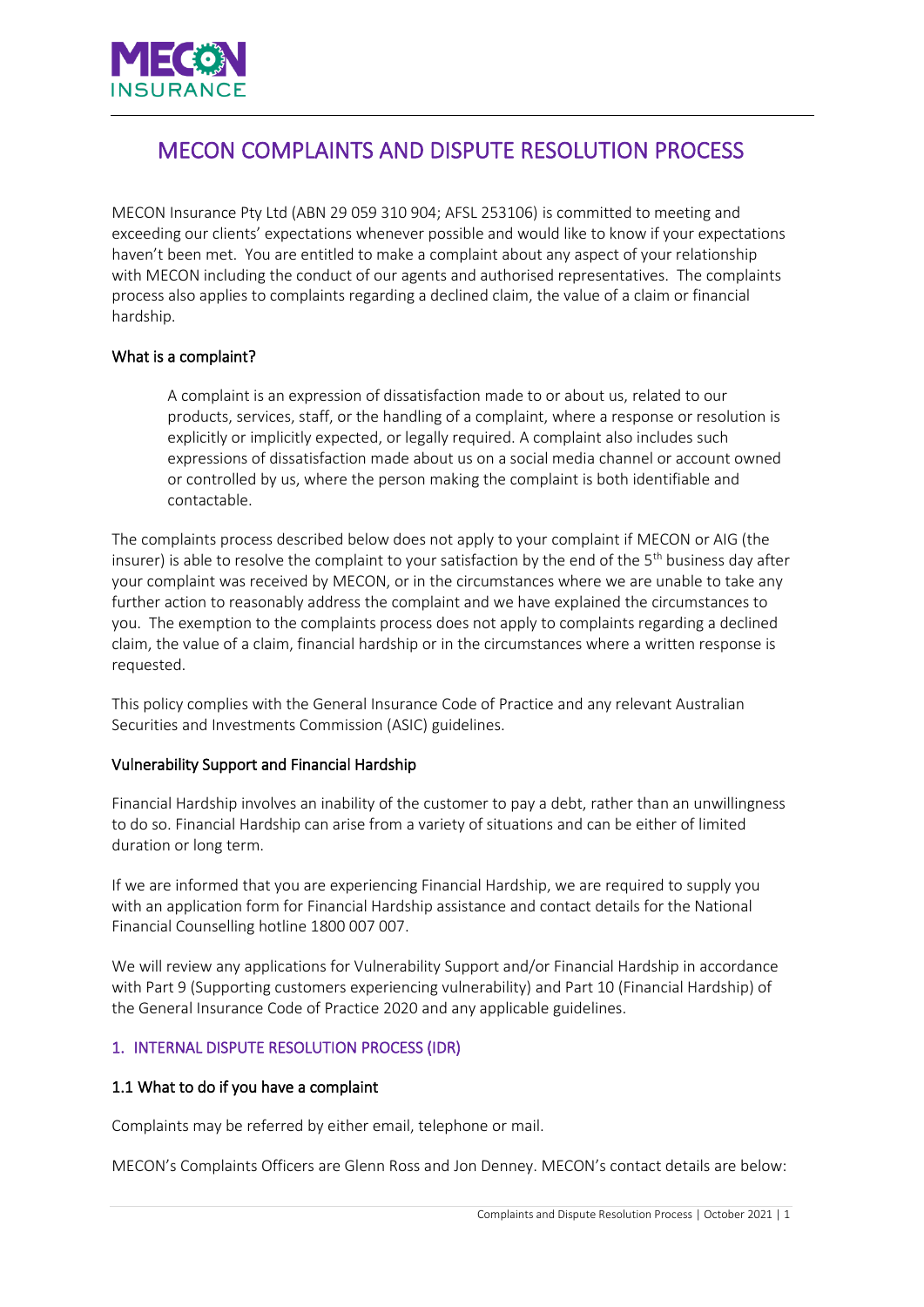

E: complaints@mecon.com.au T: +61 2 9252 1040 M: Complaints Officer Level 5, 50 Margaret Street, Sydney 2000 PO Box R1789 Royal Exchange 1225

To allow MECON to consider your complaint the following information needs to be provided (where available):

- Name, address, email and telephone number of the policyholder;
- Policy number, claim number and product type;
- Name and address of the insurance intermediary through whom the policy was obtained;
- Reasons why you are dissatisfied and an explanation of the situation that led to the complaint; and
- Copies of any supporting documentation you believe may assist MECON in addressing your complaint appropriately.

### 1.2 How MECON or the relevant insurer will handle your complaint

MECON or the relevant insurer aim to acknowledge receipt of your complaint by either telephone, email, social media channels or letter within 1 business day and advise the name and contact details of the employee assigned to liaise with you.

MECON or the relevant insurer will respond to your complaint in writing within 30 calendar days of first being notified of the complaint, provided MECON or the relevant insurer have all the necessary information and have completed any necessary investigations.

MECON or the relevant insurer will keep you informed of the progress no less than every 10 business days unless it is resolved earlier.

If MECON or the relevant insurer is unable respond within 30 calendar days, MECON or the relevant insurer will provide you with an Internal Dispute Resolution Delay Notification outlining the reasons for the delay and your right to complain to the Australian Financial Complaints Authority (AFCA) if you are dissatisfied.

## 2. EXTERNAL DISPUTE RESOLUTION PROCESS (EDR)

#### 2.1 Australian Financial Complaints Authority

If MECON or the relevant insurer's response following the IDR process does not resolve your complaint to your satisfaction, or if MECON or the relevant insurer have not resolved your complaint within 30 calendar days of the date MECON first received your complaint, you can seek an external review via the insurer's external dispute resolution scheme administered by AFCA. AFCA is for customers and third parties as allowed under its Rules.

There may be occasions when MECON or the relevant insurer determine that a complaint should be referred to AFCA for resolution. If this is the case, your consent would be obtained before any referral is made to AFCA.